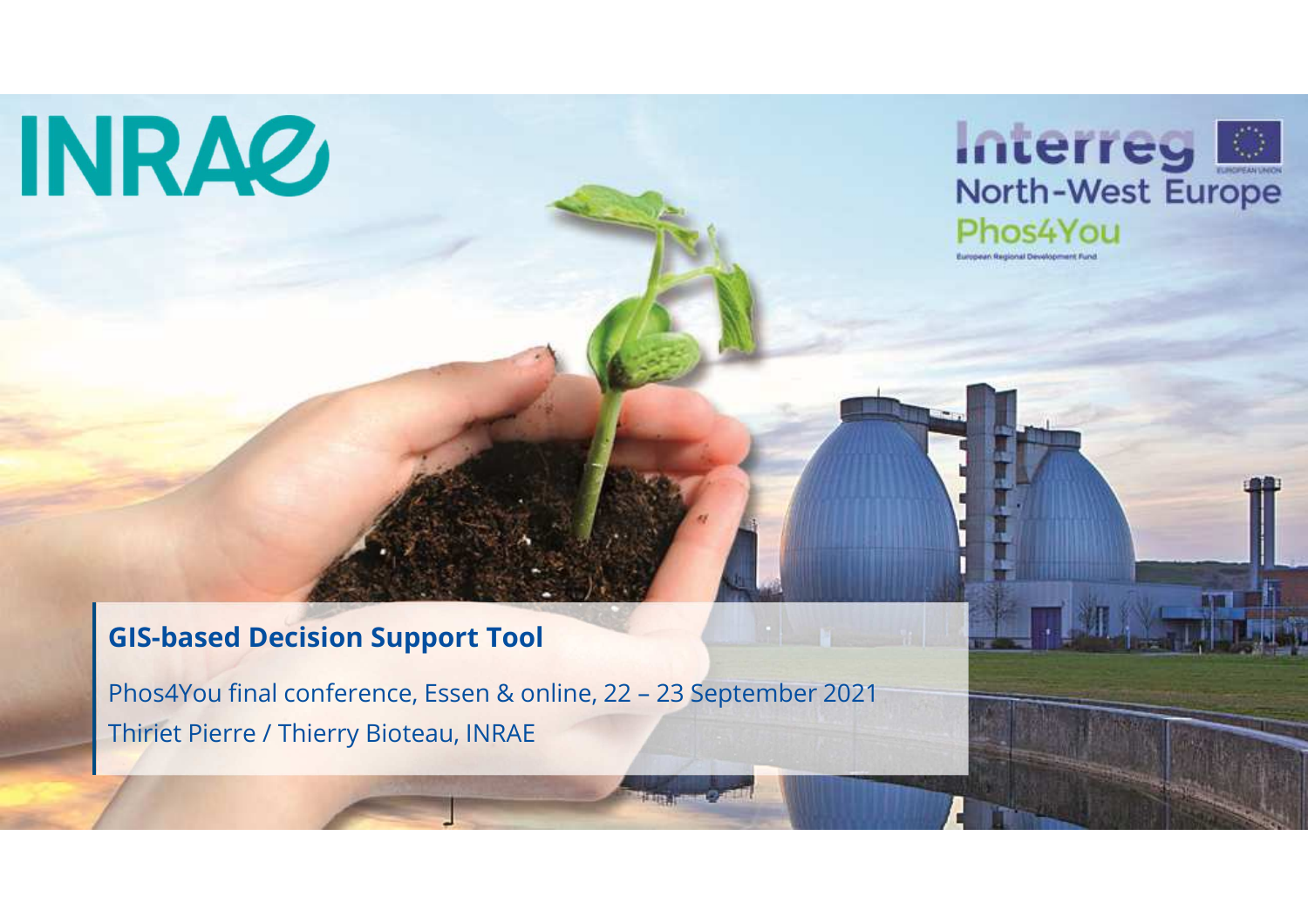

#### For a better understanding of the issues related to P-recovery

# **PRESENTATION OF A WEB MAP DECISION-SUPPORT-TOOL (DST)**



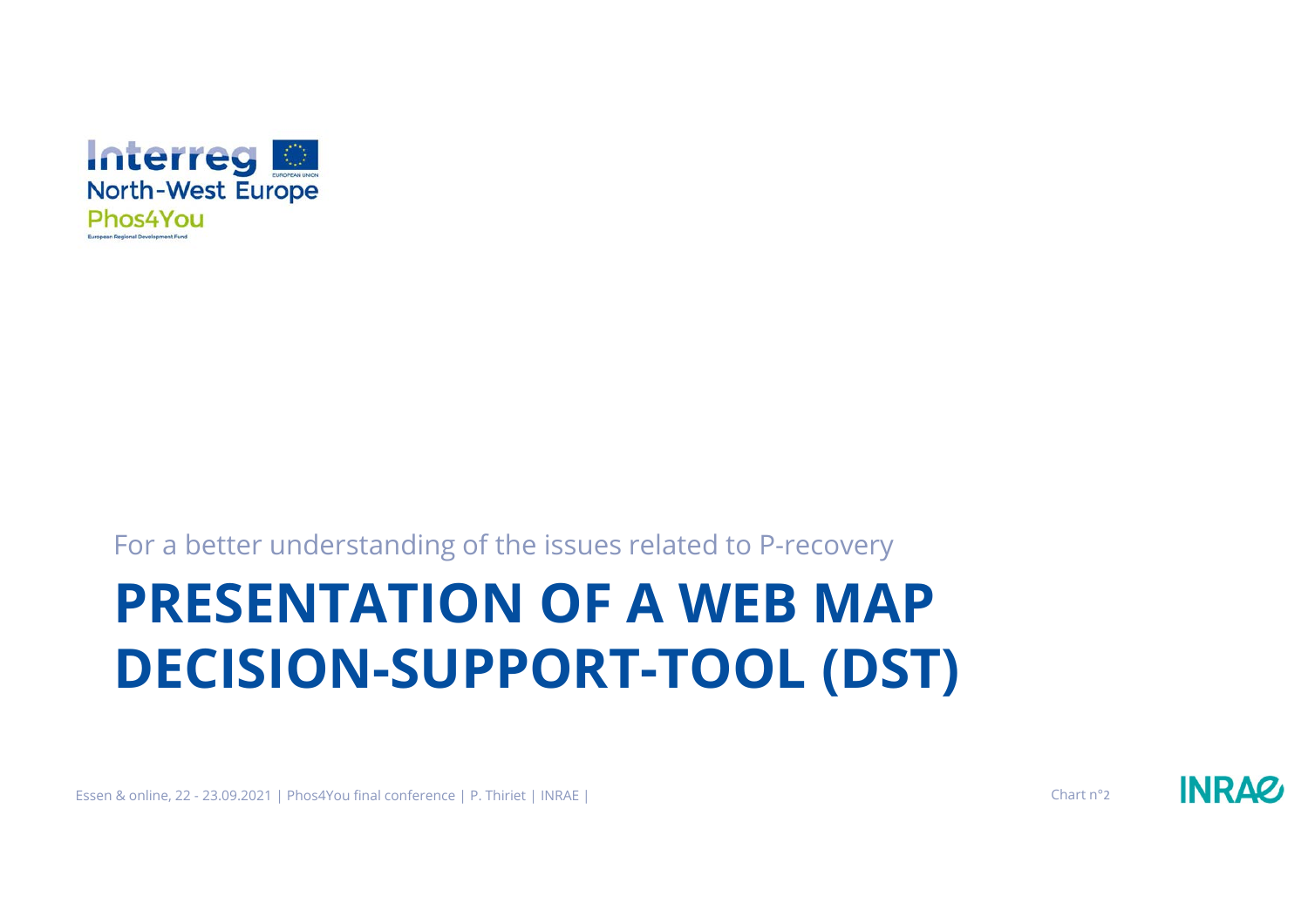## # Introduction**Diversity of solutions**



- $-$  Several inputs targeted
- Wide range of processing scales
- $\hbox{--}$  Several output products

 $\mathcal{L}_{\mathcal{A}}$  , and the set of the set of the set of the set of the set of the set of the set of the set of the set of the set of the set of the set of the set of the set of the set of the set of the set of the set of th

…



- •Where are the suitable locations (contexts) for each solution ?
- •What is the **potential demand** for each solutions?

Interreg

Phos4You

**North-West Europe** 

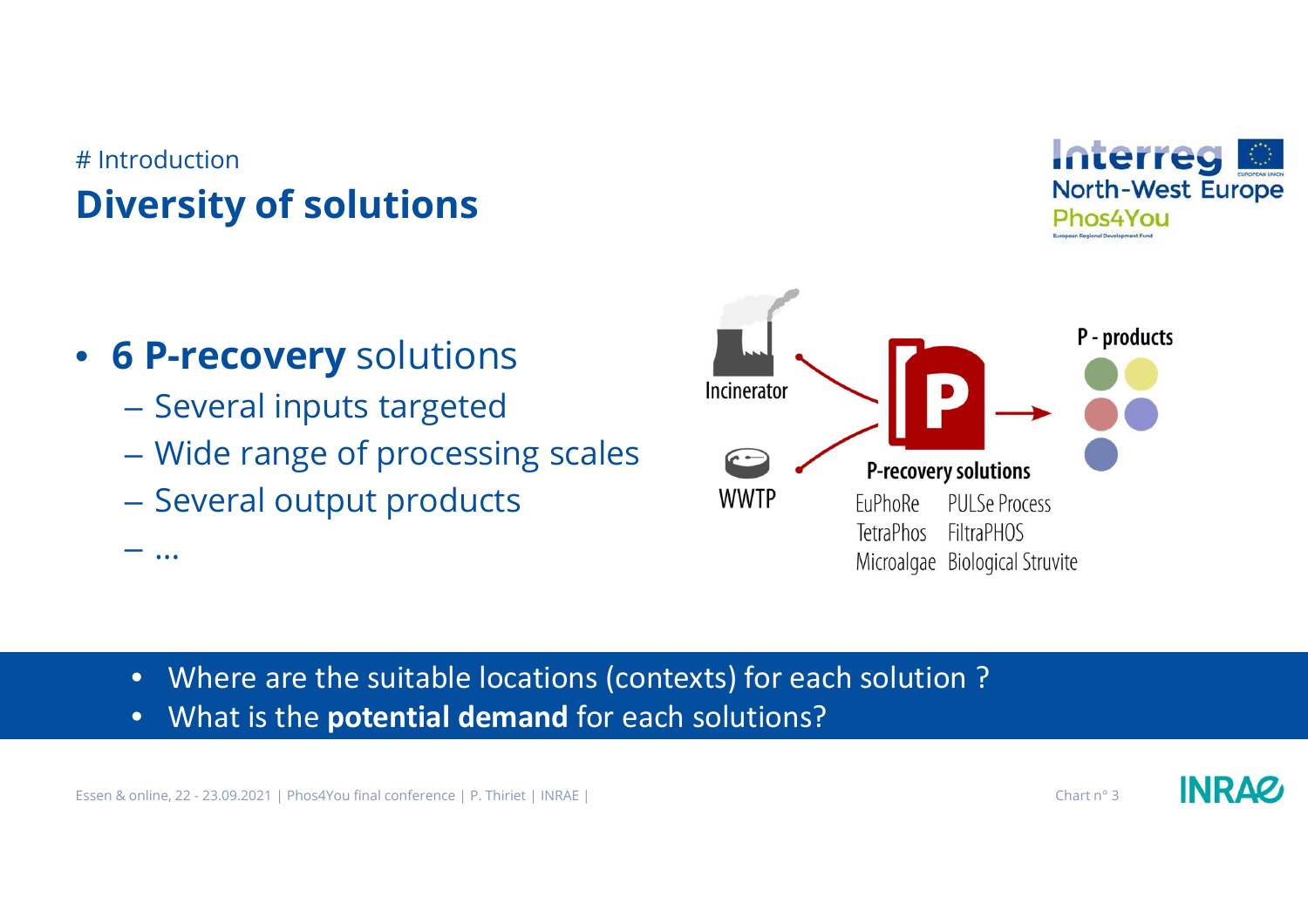## # Introduction**Diversity of contexts**

- •Partners in 6 countries (EU scope)
- $\bullet$  Territorial specificities
	- WWTP & related regulations
	- Environmental issues
	- P balance at the regional level
- $\bullet$  UWWT system organization
	- WWTP characteristics
	- Use of incinerators
	- Spatial distribution of WWTPs





- $\bullet$ Better understanding of the **territorial context**
- •Which P-recovery solutions could be suitable for each context

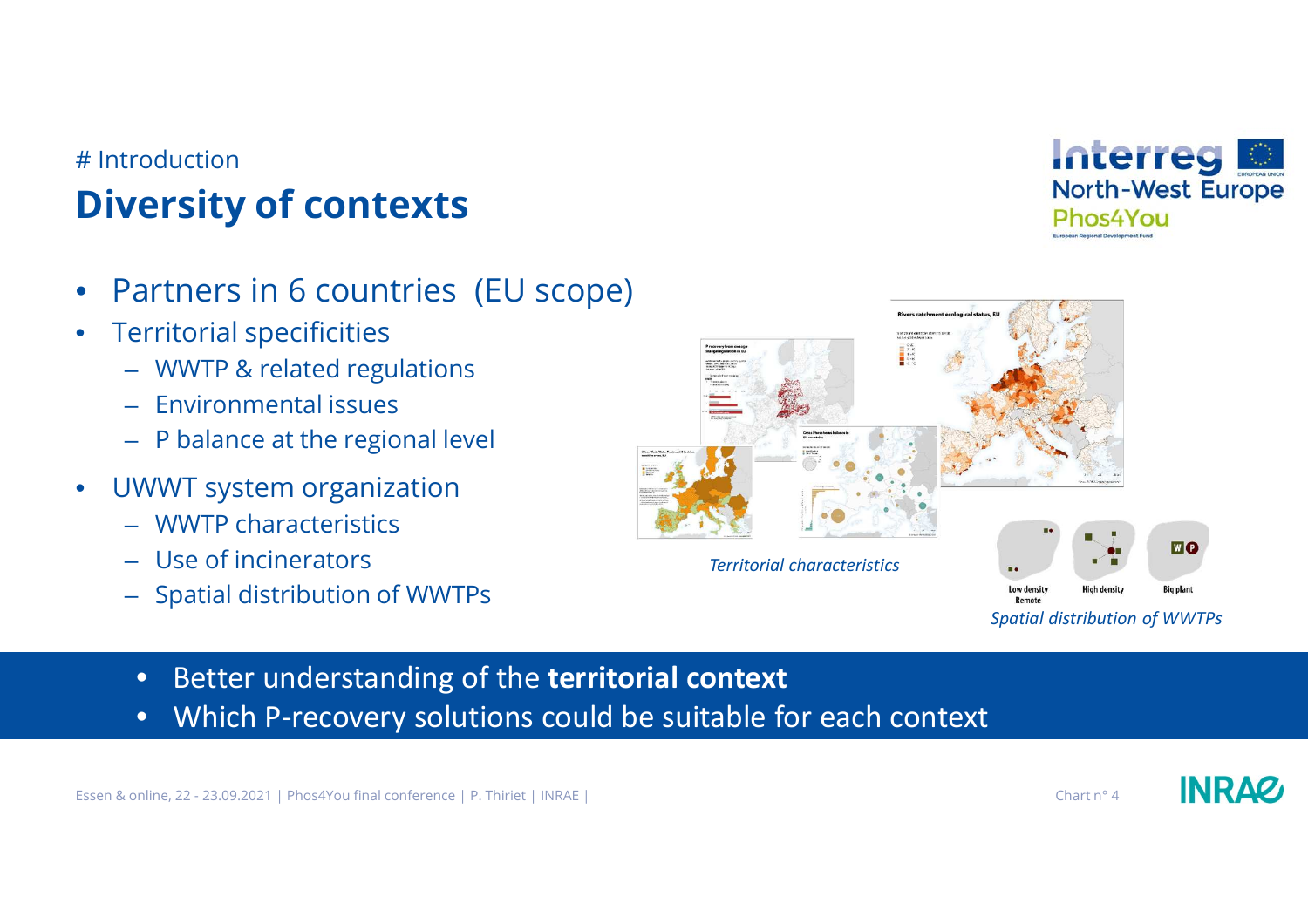## # Objectives**Linking context and P-recovery solutions**



- 
- 

- 
- 
- 





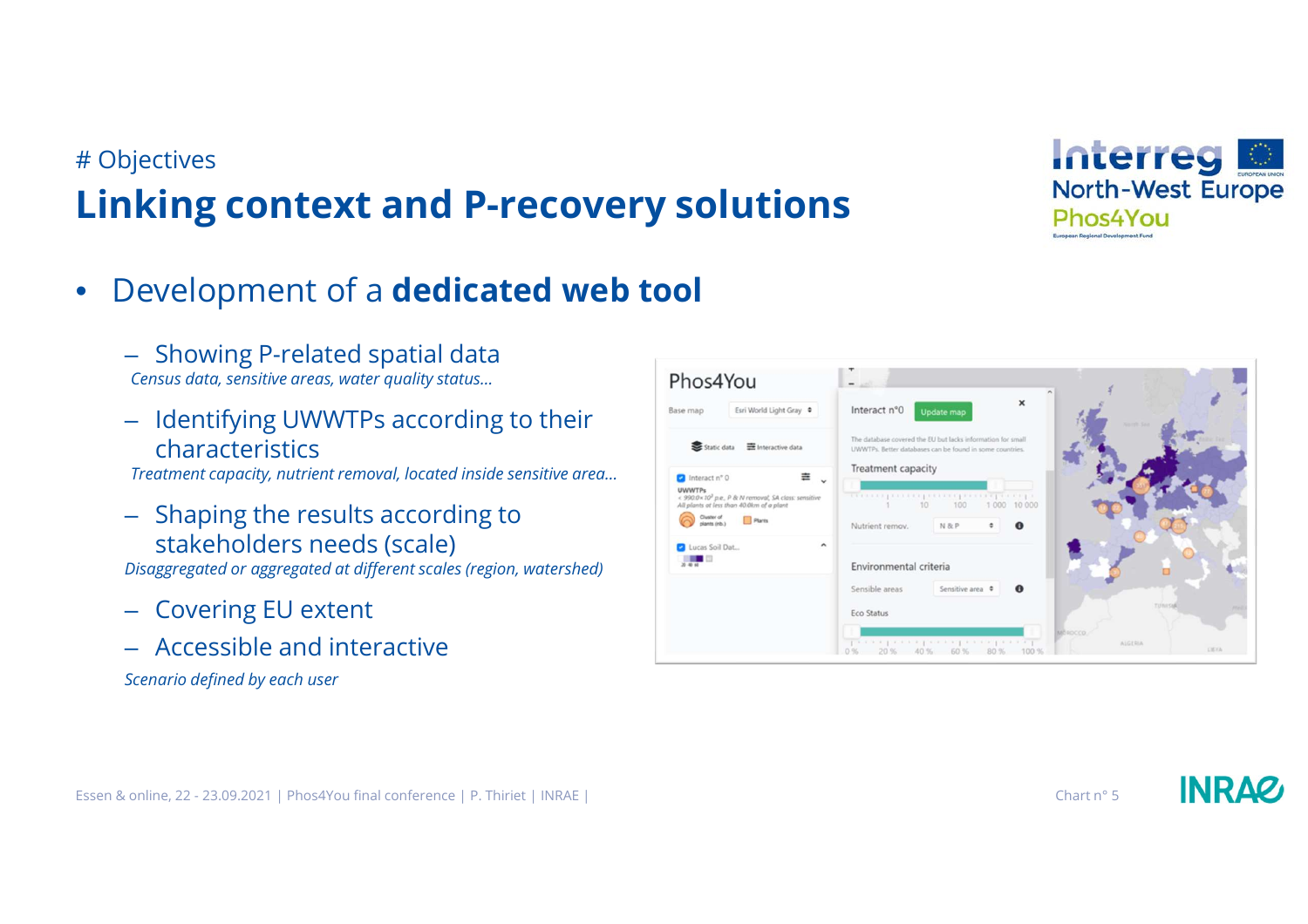## # Decision support tool**Exploring WWTP data in multiple dimensions**

- Step 1 **Selection** of treatment plants
	- UWWTPs characteristics
	- Territorial context *Regulation and eco-environmental context*
	- UWWTPs network (cluster or isolated plants)





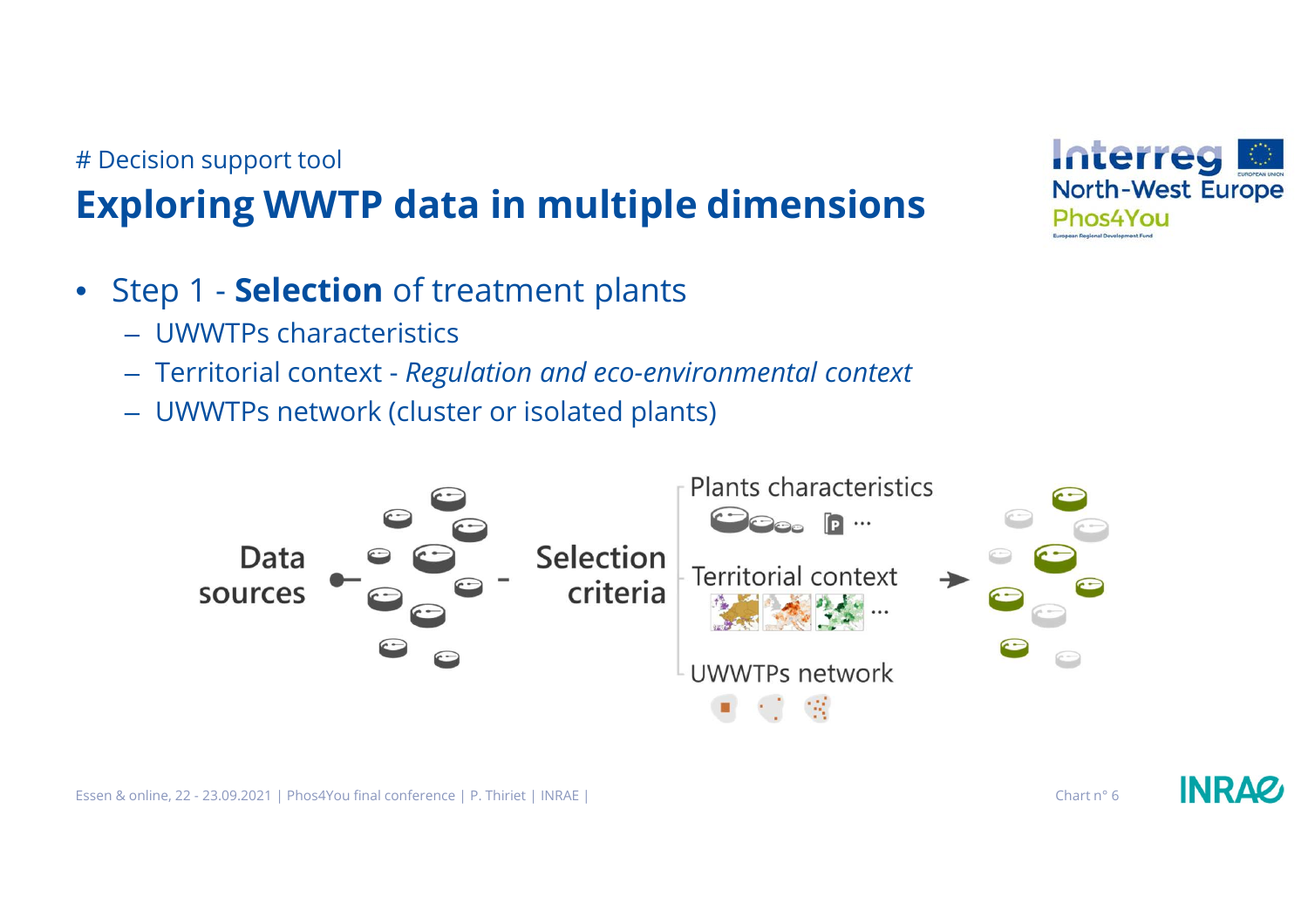## # Decision support tool**Exploring WWTP data in multiple dimensions**

- Step 2 Data **aggregation**
	- Administrative limit: *Nuts 0, 1, 2, 3*
	- Watershed: *Basins* and *sub-basins*
	- Regular grid: *50km grid*







*Regular grid*



*Nuts <sup>3</sup>*



*Nuts <sup>2</sup> Nuts <sup>1</sup> Nuts <sup>0</sup>*







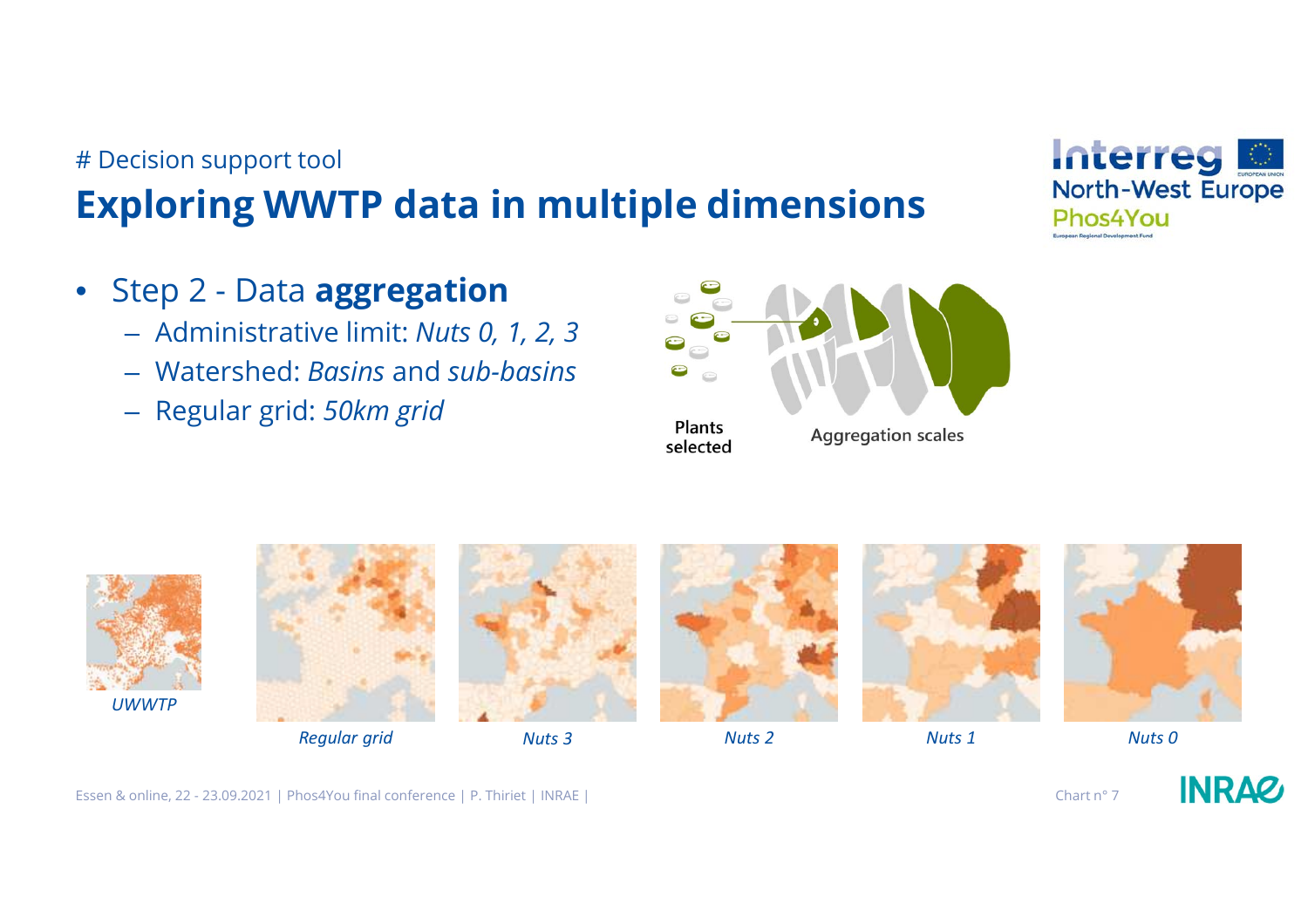#### # Decision support tool

## **Summary of UWWTPs system by territory**

- $\bullet$  Provide keys information for a selected area
	- UWWTPs location and characteristics (Treatment capacity, etc.)
	- Distribution of UWWTPS treatment capacities



*characteristics of the UWWTPs*



*Distribution of UWWTPs treatment capacities*





Interreg

Phos4You

**North-West Europe** 

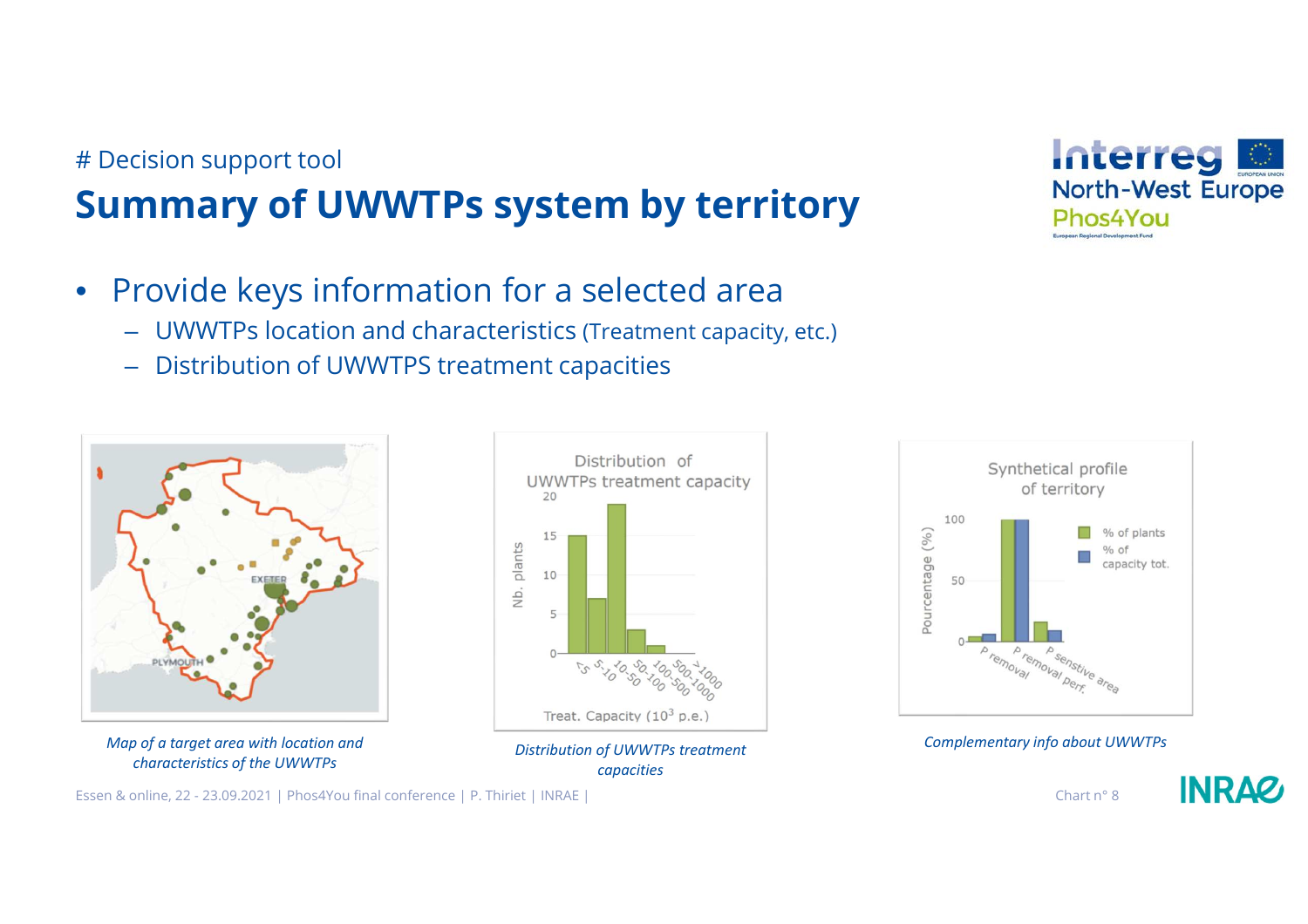## # Decision support tool**Demonstration**





## **Time for action**

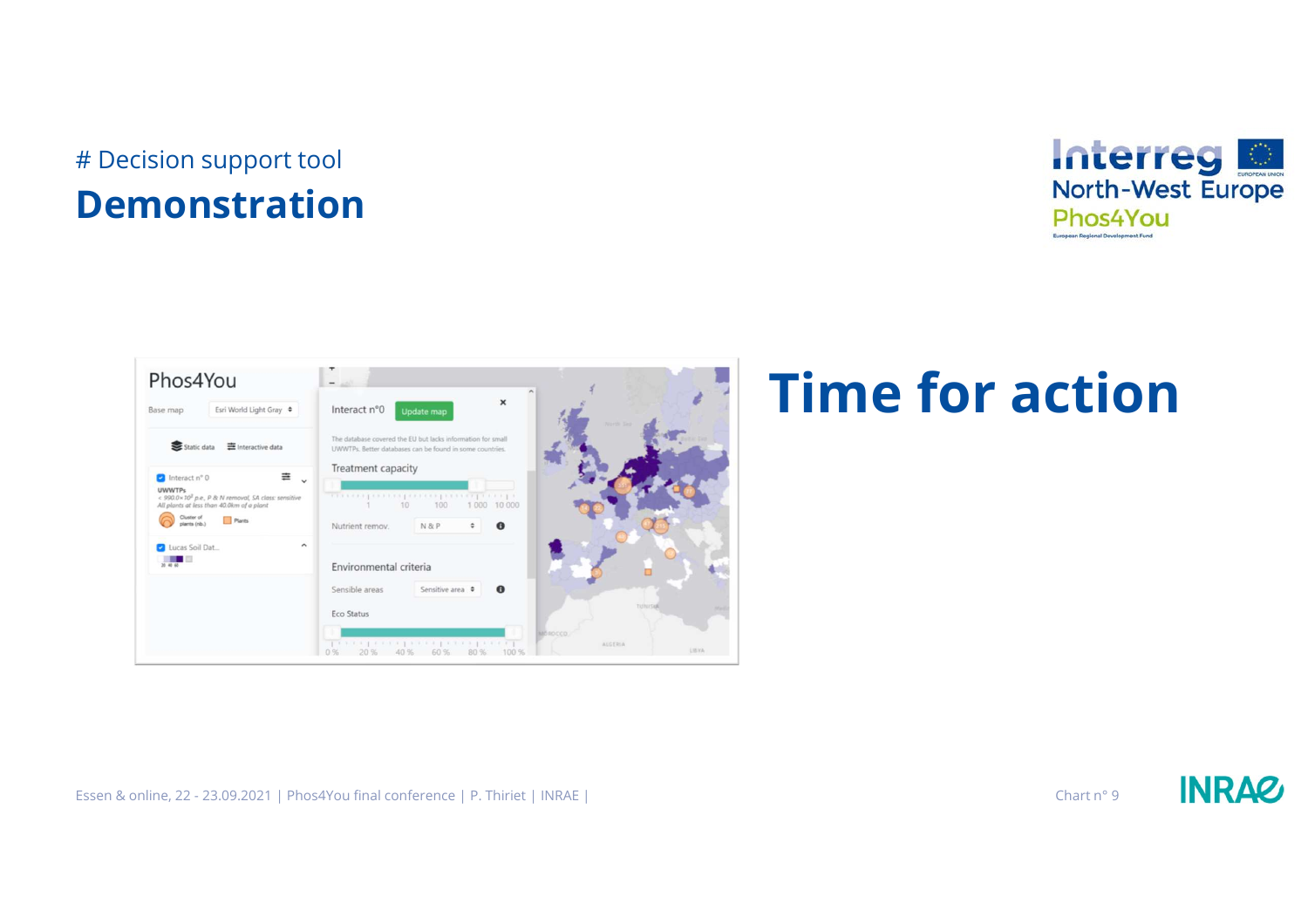## # Decision support tool

## **Demonstration**



**Interreg** 

North-West Europe

Phos4You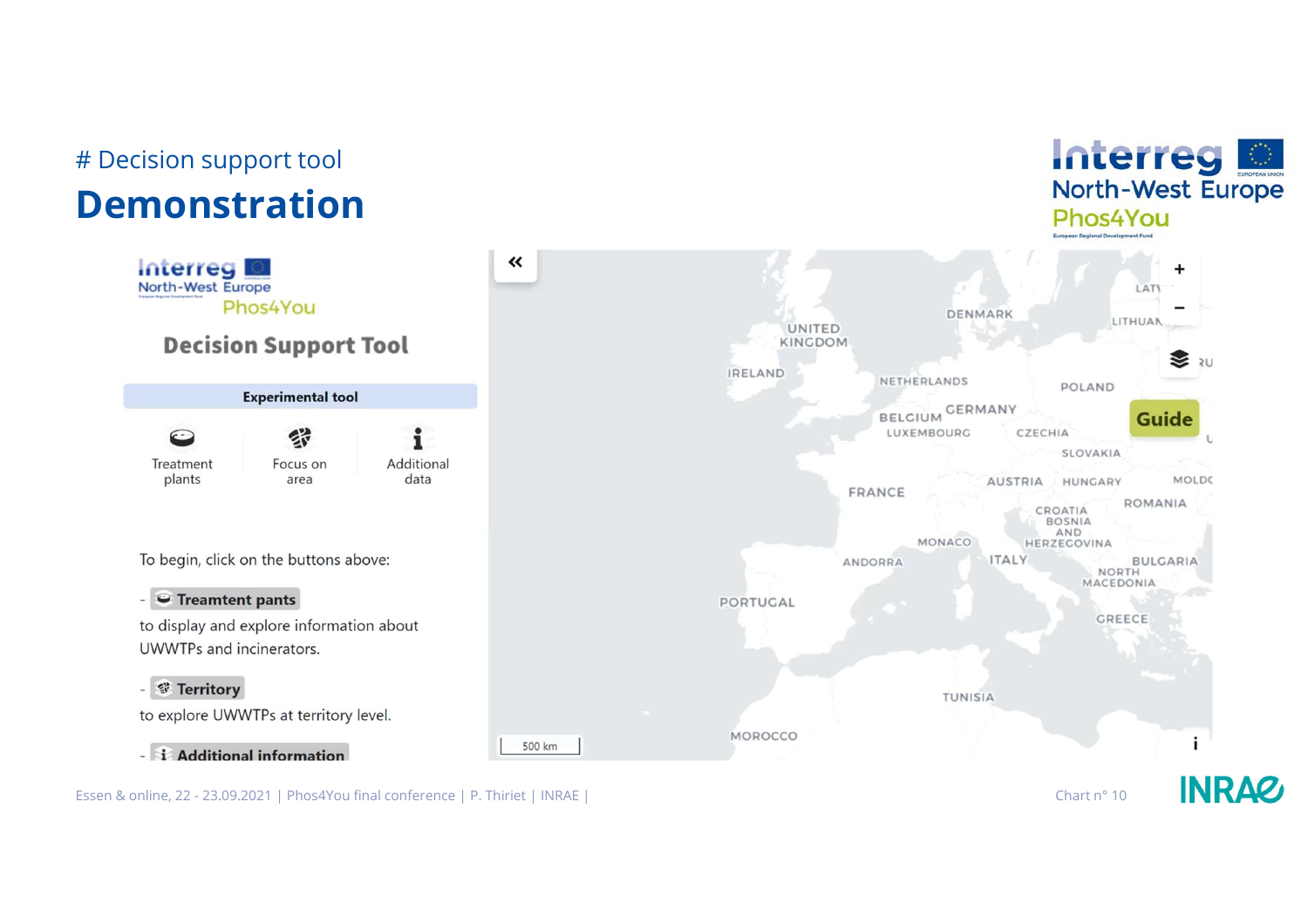## # Decision support tool**Publications**

 $\bullet$ DST publication

> – Web application hosted on a commercial server *https://dst.p4y.web-maps.fr/*

- Add link to Phos4You official website (?)
- $\bullet$  DST reporting
	- Reports on data collection/processing and DST architecture
	- DST user guide

| The DST offers two approaches to the wastewater treatment data. The first and main one is based on the<br>UWWTPs themselves as an entry point. The second use areas (administrative areas, watersheds, or regular grid)<br>to interact with databases.<br>1.1 Treatment plants approach<br>The treatment plants approach is based on two essential components, summarized in Figure 1.<br>Selection criteria<br>Data aggregation<br>No. Plants   Textinent capacity of selected plants<br><b>Furth (furactivistics)</b><br><b>Ob. 0-</b><br>Duta<br><b>Industrial contract</b><br><b>SOURCES</b><br>With the fight-<br><b>UNIVIPY retrend</b><br>* * *<br>Step 01<br>Step 02<br>Figure 1: Schema of the "treatment plants" approach of the DST.<br>- The selection of treatment plants<br>The website provides a user-friendly tool for exploring wastewater treatment data in multiple dimensions. The<br>underlying database contains information for both UWWTPs and incinerators. For UWWTPs, several data sources<br>are available to combine spatial coverage and data accuracy. The parameters for filtering the data are gathered<br>in three groups (Table 1): UWWTPs chorocteristics, the territorial context, and the UWWTPs network.<br>Table 1: List of criberia used in the DST to filter UWWTPs data.<br>Topic<br>Description<br>Criteria<br>UWWTPs<br>Main characteristics of the UWWTPs<br>Treatment capacity (p.g.)<br>Phosphorous removal<br>characteristics<br>Phosphorous removal performance<br>Territorial context Regulation and eco-environmental local or<br>P recovery obligation<br>$\sim$<br>Sensitive areas for phosphorous<br>regional context of the UWWTPs and their<br>Ecological water quality of watersheds<br>discharge points<br>Livestock density (nuts 2)<br><b>UWWTPs</b><br>Spatial organization of the UWWTPs<br>Number of plants located within a<br>specific radius distance of each plant.<br>network based on their proximity for<br>network<br>Sum of capacities of the plants located<br>cluster identification or isolated plants<br>within a specific radius distance of each<br>plant<br>- The data aggregation<br>By default, the DST returns a simple map of the location of the plants selected. An additional aggregation step<br>allows summarizing information at a different spatial scale and with different variables. The DST provides three<br>groups of spatial aggregation further divided into several scale level:<br>Administrative limit: Nuts 0, 1, 2, 3<br>Wotershed from Ecrips: Basins districts and sub-basins<br>×.<br>Regular grid: SOkm hexagonal grid<br>Figure 2 shows an example of data aggregated at different scales: |  | European Regional Development Fund |
|----------------------------------------------------------------------------------------------------------------------------------------------------------------------------------------------------------------------------------------------------------------------------------------------------------------------------------------------------------------------------------------------------------------------------------------------------------------------------------------------------------------------------------------------------------------------------------------------------------------------------------------------------------------------------------------------------------------------------------------------------------------------------------------------------------------------------------------------------------------------------------------------------------------------------------------------------------------------------------------------------------------------------------------------------------------------------------------------------------------------------------------------------------------------------------------------------------------------------------------------------------------------------------------------------------------------------------------------------------------------------------------------------------------------------------------------------------------------------------------------------------------------------------------------------------------------------------------------------------------------------------------------------------------------------------------------------------------------------------------------------------------------------------------------------------------------------------------------------------------------------------------------------------------------------------------------------------------------------------------------------------------------------------------------------------------------------------------------------------------------------------------------------------------------------------------------------------------------------------------------------------------------------------------------------------------------------------------------------------------------------------------------------------------------------------------------------------------------------------------------------------------------------------------------------------------------------------------------------------------------------------------------------------------------------------------------------------|--|------------------------------------|
|                                                                                                                                                                                                                                                                                                                                                                                                                                                                                                                                                                                                                                                                                                                                                                                                                                                                                                                                                                                                                                                                                                                                                                                                                                                                                                                                                                                                                                                                                                                                                                                                                                                                                                                                                                                                                                                                                                                                                                                                                                                                                                                                                                                                                                                                                                                                                                                                                                                                                                                                                                                                                                                                                                          |  |                                    |
|                                                                                                                                                                                                                                                                                                                                                                                                                                                                                                                                                                                                                                                                                                                                                                                                                                                                                                                                                                                                                                                                                                                                                                                                                                                                                                                                                                                                                                                                                                                                                                                                                                                                                                                                                                                                                                                                                                                                                                                                                                                                                                                                                                                                                                                                                                                                                                                                                                                                                                                                                                                                                                                                                                          |  |                                    |
|                                                                                                                                                                                                                                                                                                                                                                                                                                                                                                                                                                                                                                                                                                                                                                                                                                                                                                                                                                                                                                                                                                                                                                                                                                                                                                                                                                                                                                                                                                                                                                                                                                                                                                                                                                                                                                                                                                                                                                                                                                                                                                                                                                                                                                                                                                                                                                                                                                                                                                                                                                                                                                                                                                          |  |                                    |
|                                                                                                                                                                                                                                                                                                                                                                                                                                                                                                                                                                                                                                                                                                                                                                                                                                                                                                                                                                                                                                                                                                                                                                                                                                                                                                                                                                                                                                                                                                                                                                                                                                                                                                                                                                                                                                                                                                                                                                                                                                                                                                                                                                                                                                                                                                                                                                                                                                                                                                                                                                                                                                                                                                          |  |                                    |
|                                                                                                                                                                                                                                                                                                                                                                                                                                                                                                                                                                                                                                                                                                                                                                                                                                                                                                                                                                                                                                                                                                                                                                                                                                                                                                                                                                                                                                                                                                                                                                                                                                                                                                                                                                                                                                                                                                                                                                                                                                                                                                                                                                                                                                                                                                                                                                                                                                                                                                                                                                                                                                                                                                          |  |                                    |
|                                                                                                                                                                                                                                                                                                                                                                                                                                                                                                                                                                                                                                                                                                                                                                                                                                                                                                                                                                                                                                                                                                                                                                                                                                                                                                                                                                                                                                                                                                                                                                                                                                                                                                                                                                                                                                                                                                                                                                                                                                                                                                                                                                                                                                                                                                                                                                                                                                                                                                                                                                                                                                                                                                          |  |                                    |
|                                                                                                                                                                                                                                                                                                                                                                                                                                                                                                                                                                                                                                                                                                                                                                                                                                                                                                                                                                                                                                                                                                                                                                                                                                                                                                                                                                                                                                                                                                                                                                                                                                                                                                                                                                                                                                                                                                                                                                                                                                                                                                                                                                                                                                                                                                                                                                                                                                                                                                                                                                                                                                                                                                          |  |                                    |
|                                                                                                                                                                                                                                                                                                                                                                                                                                                                                                                                                                                                                                                                                                                                                                                                                                                                                                                                                                                                                                                                                                                                                                                                                                                                                                                                                                                                                                                                                                                                                                                                                                                                                                                                                                                                                                                                                                                                                                                                                                                                                                                                                                                                                                                                                                                                                                                                                                                                                                                                                                                                                                                                                                          |  |                                    |
| Decision Support Tool User Buide<br>2/13                                                                                                                                                                                                                                                                                                                                                                                                                                                                                                                                                                                                                                                                                                                                                                                                                                                                                                                                                                                                                                                                                                                                                                                                                                                                                                                                                                                                                                                                                                                                                                                                                                                                                                                                                                                                                                                                                                                                                                                                                                                                                                                                                                                                                                                                                                                                                                                                                                                                                                                                                                                                                                                                 |  |                                    |



Interreg

**North-West Europe** 

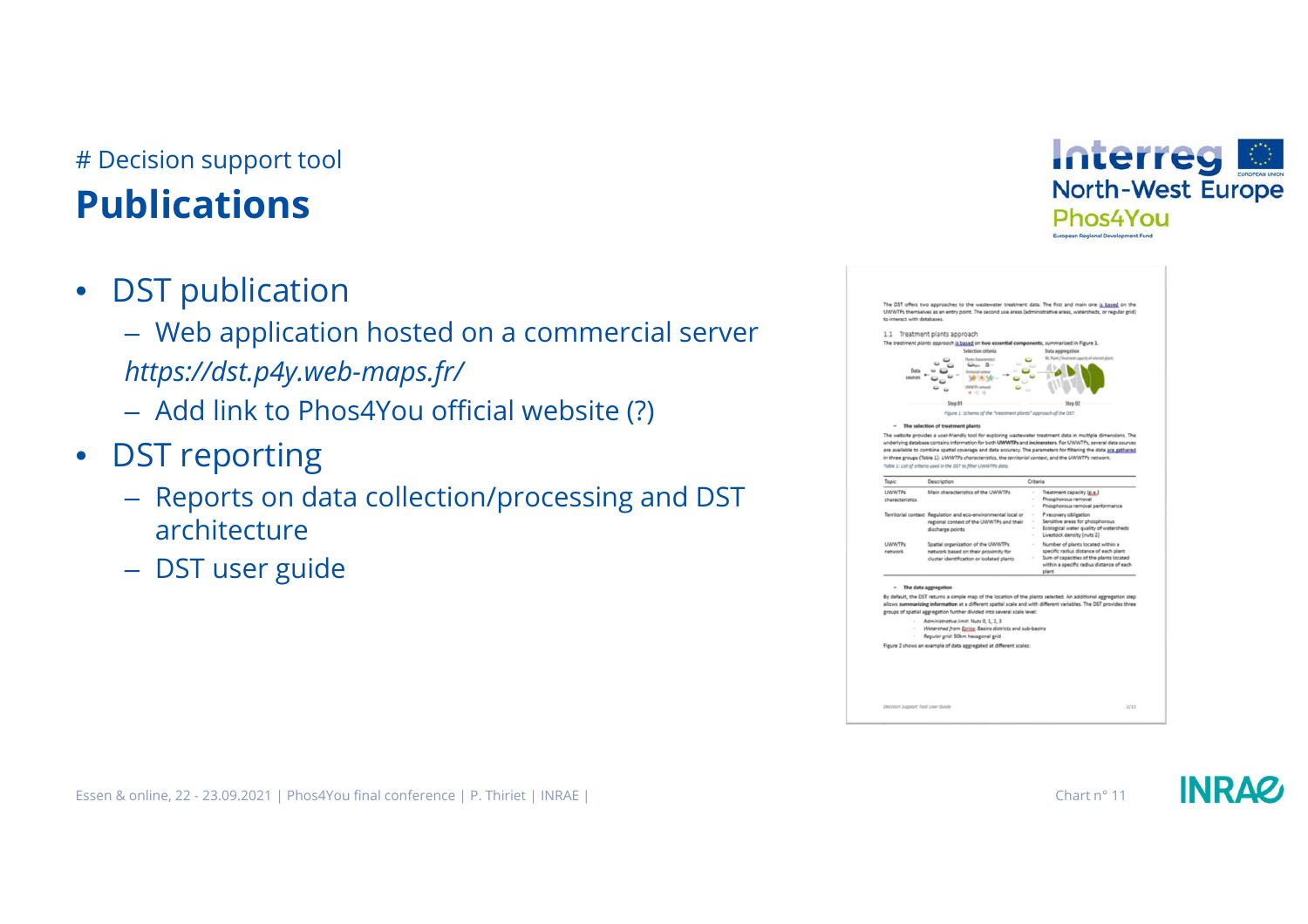## # Conclusions**Still a proof of concept**

- $\bullet$  DST show numerous limitation
	- Sparse regional data (France, Scotland)
	- Limited data on incinerators
	- Tool infrastructure/code needs to be upgraded
- $\bullet$  **For production** the DST would require
	- An update of web architecture
	- The inclusion of partners remarks
	- Addition of datasets (other countries)
	- Keep dataset updated



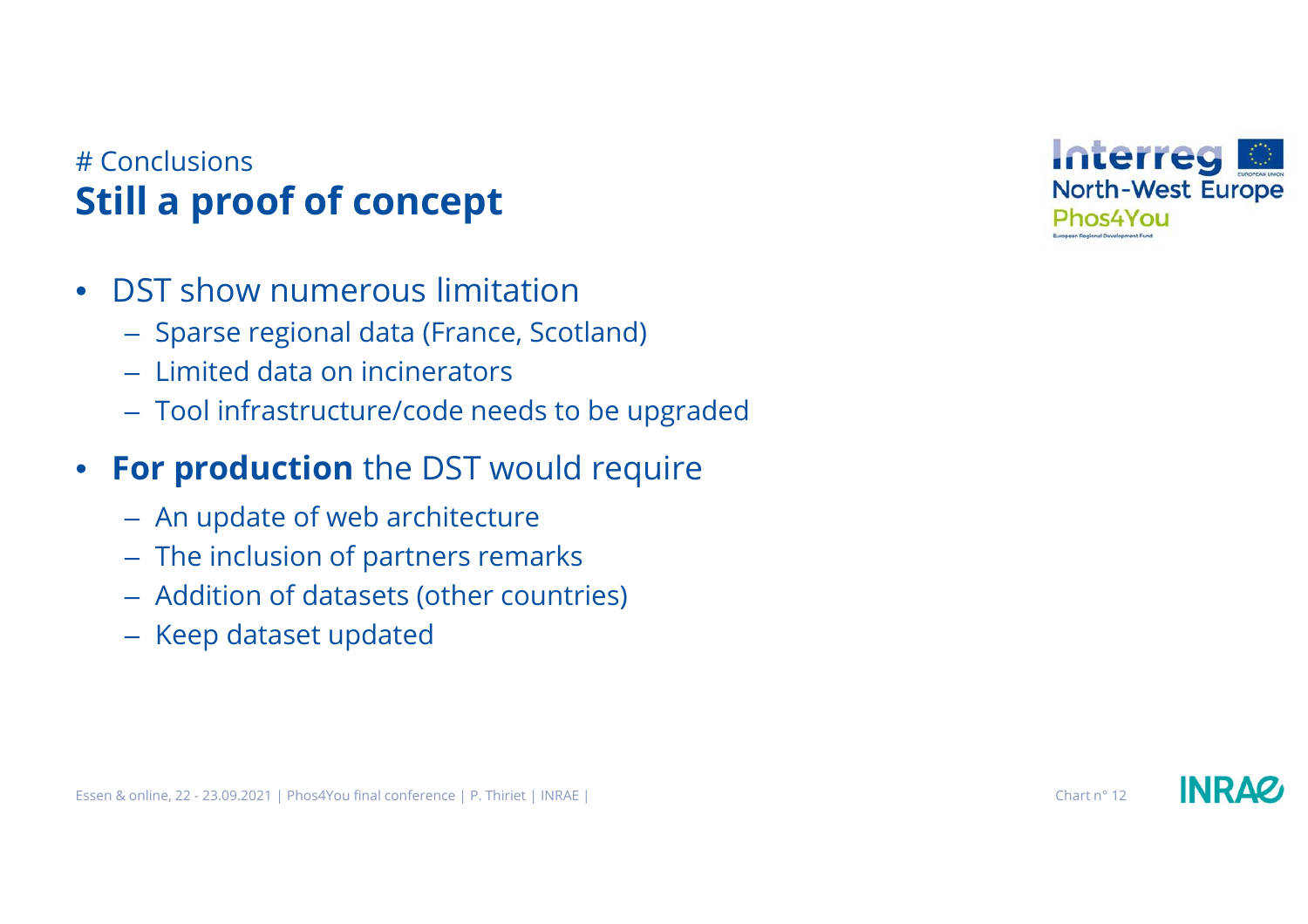## # Conclusions**But a concept proof validated (?)**



- The DST concepts **seem to be relevant**
	- 1. Demonstration of the need of a dedicated tool
	- 2. Demonstration that the current tool could (partially) fit that need
- Concepts mature enough to be transferred from **research to the private sector** (?)
- $\bullet$  Development / maintenance model (business model) *Paid as service, Public subsidies?*